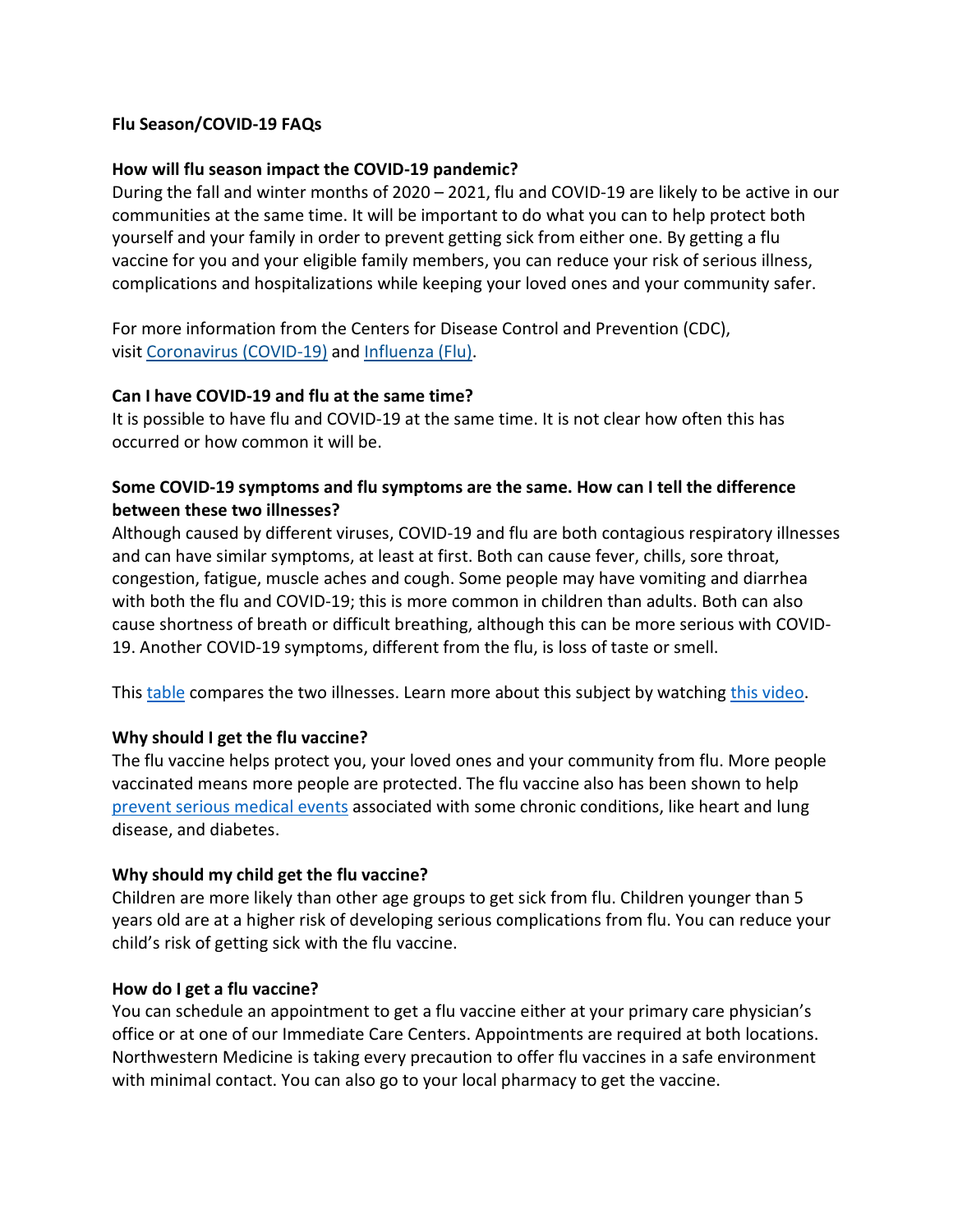# **Who should get vaccinated against seasonal flu?**

Anyone who wants to reduce their chance of getting seasonal flu should get vaccinated. However, the vaccine is particularly important for certain people who are at high risk of having serious flu-related complications or because they live with or care for high-risk persons, including:

- Children ages 6 months to 18 years
- Pregnant women
- People age 50 and older
- People of any age with chronic medical conditions, such as heart or lung disease, and diabetes
- People who live in nursing homes and other long-term care facilities
- People who live with or care for those at high risk for complications from flu, including:
	- o Healthcare workers
	- o Household contacts of persons at high risk for complications from flu
	- o Household contacts and out-of-home caregivers of children under the age of 6 months (these children are too young to be vaccinated)

# **Who should not get the flu vaccine?**

Some people should not get the flu vaccine without first consulting a physician. They include:

- People with allergies to flu vaccine, eggs or any ingredient in the vaccine
- Children under the age of 6 months
- People who have a history Guillain-Barré syndrome
- People who are not feeling well on the day they are scheduled to get the vaccine

# **Is the flu vaccine safe?**

The flu vaccine has been given in the United States for more than 50 years, and severe reactions are extremely rare. Before approving a flu vaccine for public use, the Food and Drug Administration (FDA) evaluates the vaccine [for safety and effectiveness.](https://www.cdc.gov/vaccinesafety/vaccines/flu-vaccine.html) The FDA also ensures that all vaccines comply with its strict [Current Good Manufacturing Process regulations.](https://www.fda.gov/drugs/pharmaceutical-quality-resources/current-good-manufacturing-practice-cgmp-regulations) The CDC and FDA continually monitor the safety of flu vaccines and have a [platform](https://www.cdc.gov/vaccinesafety/ensuringsafety/monitoring/vaers/index.html) to identify and report any adverse reactions.

# **Can the flu vaccine give me the flu?**

[The flu vaccine cannot give you the flu.](https://www.cdc.gov/flu/prevent/misconceptions.htm) The vaccine does not contain a live virus. It can cause mild effects such as redness, pain and swelling at the injection site.

# **I got sick last year after I received the vaccine. Why?**

The flu vaccine does not work instantly. It can take about two weeks after you receive the vaccine to develop immunity to flu, and you could become sick during that time through exposure to flu. You may also be sick with another type of respiratory illness such as the common cold. The flu vaccine only protects against flu.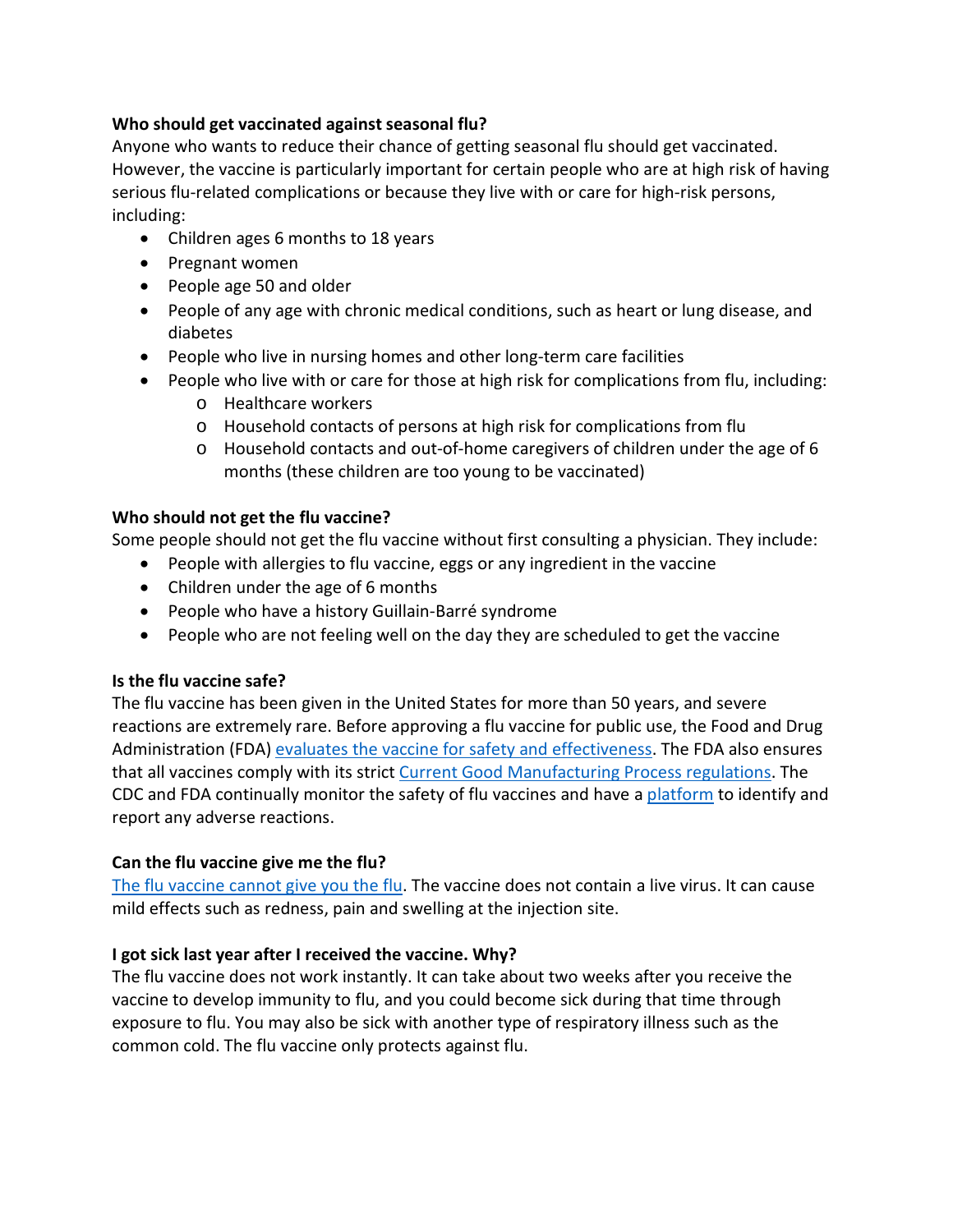#### **It seems like the flu vaccine isn't always effective. Why should I get it?**

The effectiveness of the flu vaccine can vary from season to season. In a typical year, it reduces the risk of flu between 40% and 60% in the population. If you do get flu despite getting the vaccine, vaccination can reduce the likelihood that you will need to see your physician or be hospitalized due to flu. It can help prevent serious complications from flu for those with chronic health conditions such as heart disease, chronic obstructive pulmonary disease (COPD) and diabetes. The flu vaccine also help protects women during and after pregnancy.

Most importantly, getting the flu vaccine helps protect your loved ones.

#### **What else can I do to keep from getting sick this winter?**

- Wear a mask.
- Maintain at least 6 feet of physical distance from others.
- Wash your hands frequently.

#### **How do I get a COVID-19 test?**

Northwestern Medicine offers COVID-19 testing at multiple locations in Chicago and surrounding communities. A Northwestern Medicine physician's order is required for testing. The order must designate the location for your test. If you do not have an order for testing, contact your Northwestern Medicine physician or visit a Northwestern Medicine Immediate Care Center for an evaluation to determine if a test is needed.

A list of current testing locations and details can be found here. Please note that locations may change.

# **How do I get a COVID-19 test for my child?**

Children can be tested at many Northwestern Medicine locations. A Northwestern Medicine physician's order is required for testing. The current testing locations and details, including the ages tested, can be found here. Please note that locations may change.

# **How can I get an order for a COVID-19 test if I don't have a Northwestern Medicine primary care physician?**

You can visit a Northwestern Medicine Immediate Care Center, where a healthcare provider will examine you and order a test if needed. Walk-in evaluations are available at all sites. Visit **[nm.org/immediate](https://www.nm.org/patients-and-visitors/appointments/emergency-and-immediate-care-check-in?utm_source=nm.org%2Fimmediate&utm_medium=vanity&utm_campaign=immediate)** to schedule a virtual visit or submit your name as a walk-in to let us know that you are coming.

# **Where are the COVID-19 testing site locations, and when are they open?**

A list of the current testing locations and details can be found here. Please note that locations may change.

# **How do I get my COVID-19 test results**?

COVID-19 test results will be sent via MyNM, powered by MyChart. If you do not already have a MyNM account, you will receive a code to set up an account.